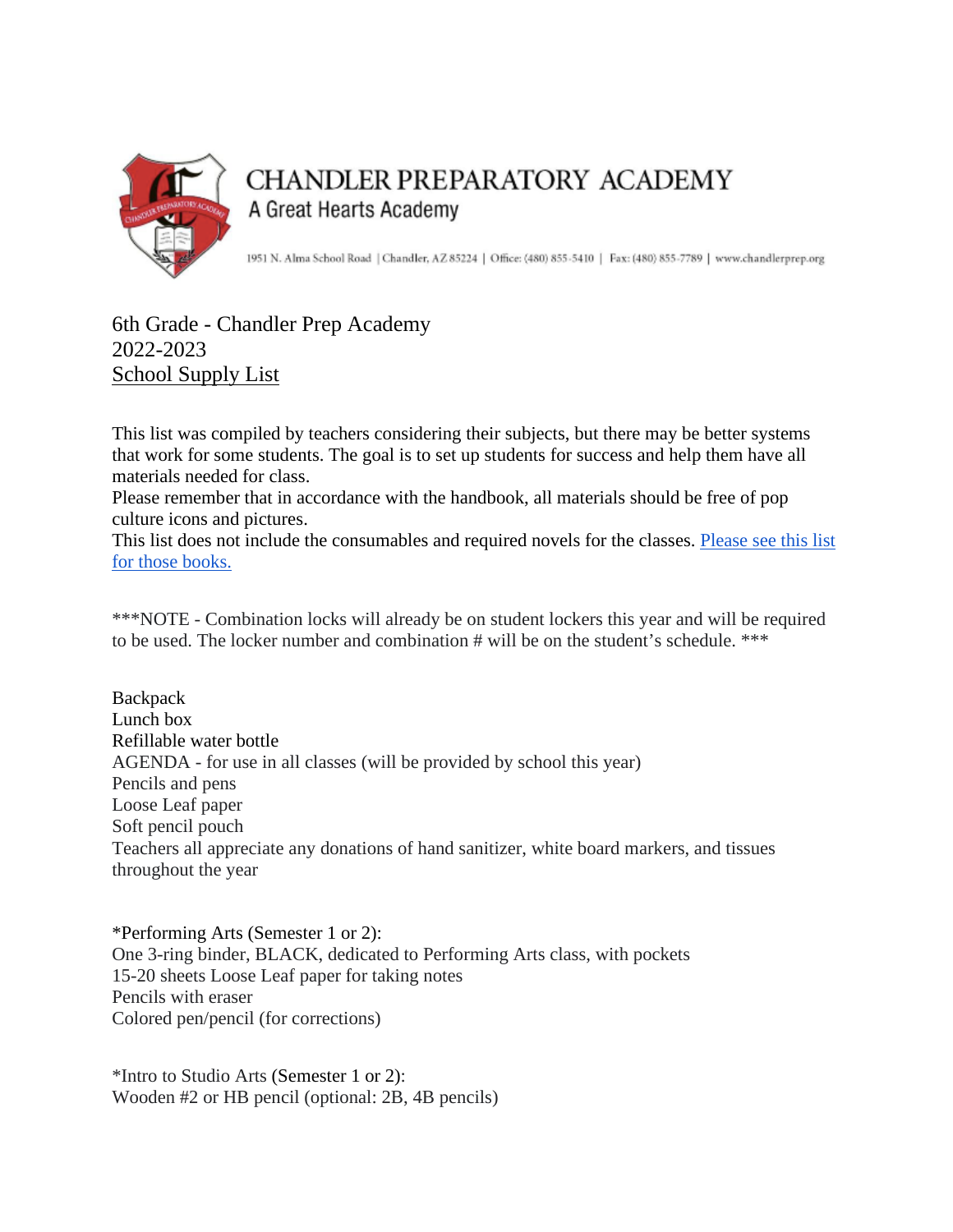Eraser (NOT kneaded; pink pearl recommended) 100 page sketchbook (8x10 or 9x12 work best) BLACK pocket folder Optional: 10x15 pocket portfolio

\*Check the student's schedule to see which materials will be needed in Semester 1 or Semester 2. It will vary depending on the student's section/classes. Only Semester 1 Arts items will be needed to be brought in the first week.

Intro to Latin: RED 1.5" binder with 8 tabs (Notes, Vocabulary, Exercises, Translations, Derivatives, Quizzes/Tests, History/Geography, Mythology Loose leaf paper or RED spiral notebook Index cards for flashcards (box for storage or put on rings) Dry erase marker and small white board Colored pen (to correct work)

American History: YELLOW Spiral or Composition Notebook (2 70-page notebooks or 1 120-page notebook) YELLOW 3-Ring Binder (or put yellow paper in the cover) Set of 4 Tabs Colored Pencils Highlighter Handheld Pencil Sharpener

Science:

GREEN 2 in binder (or a Green tab if using a bigger binder)

- 1 package of 5 tab dividers (tests, quizzes, study guides, labs, homework)
- 1 three-holed pencil case
- 1 GREEN spiral notebook (for notes)
- 1 package of graph paper (quarter inch squares)
- 2 wooden pencils #2, or mechanical pencils
- 1 blue pen and 1 red pen
- 2 low-odor "expo" dry-erase markers
- 1 highlighter
- 2 packages of lined index cards 3 x 5
- 1 ruler
- 1 whiteboard eraser
- 1 pencil sharpener with shavings catcher
- 1 stapler

Lit/Comp: